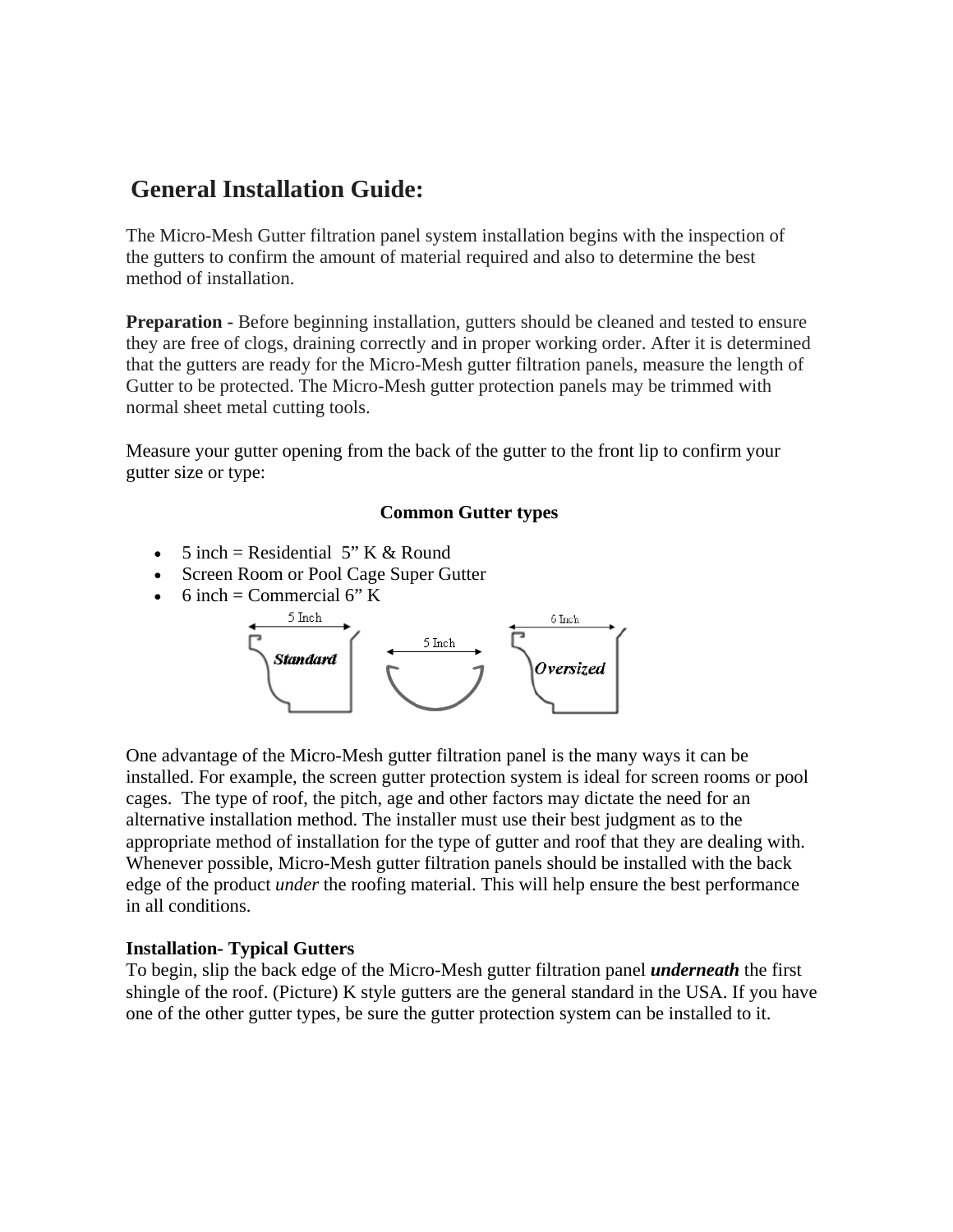**IMPORTANT-** Care should always be taken not to damage the roofing material, i.e., shingles, tile, shake, metal, etc. Don't hurry the job. For asphalt shingled roofs (especially old ones), it is best to wait for a warm day and allow the sun to warm the shingles. This way, the aged shingles may be easier to work with. If asphalt shingles have a downward bend at the overhang, just lift gently and slowly using a wide, flat tool, like a paint scraper. Once the Micro-Mesh gutter filtration panels are in place, the shingles will eventually settle and flatten themselves out. Don't force them. Next, adjust the Micro-Mesh gutter filtration panel over the top of the lip of the gutter.

Once in place, secure in place to the gutter lip using min. **# 6 x ½" Hex washer head piercing point screws** approximately 1" from each end, and in the middle of the panel.

**Of Hump** 



**Installed beneath 1<sup>st</sup> shingle Secure in place to the gutter lip** 

### **Installation- Fascia Mount for specialty roofs and pool cages**

Fascia-mount installations are best suited for installations on shake, slate, metal, or other specialty roofs.



Fascia mounts for metal roofing **Pool cage application** Pool cage application

Measure the distance from the front lip of the gutter to the fascia and use a brake to create a vertical 90° bend along the stiffener rib line for 5" or 6" gutters. The vertical bend along the back of the finished panel will rest flat against the fascia. Install seal tape on the back side of this bend and screw 1" from each end and one in the middle.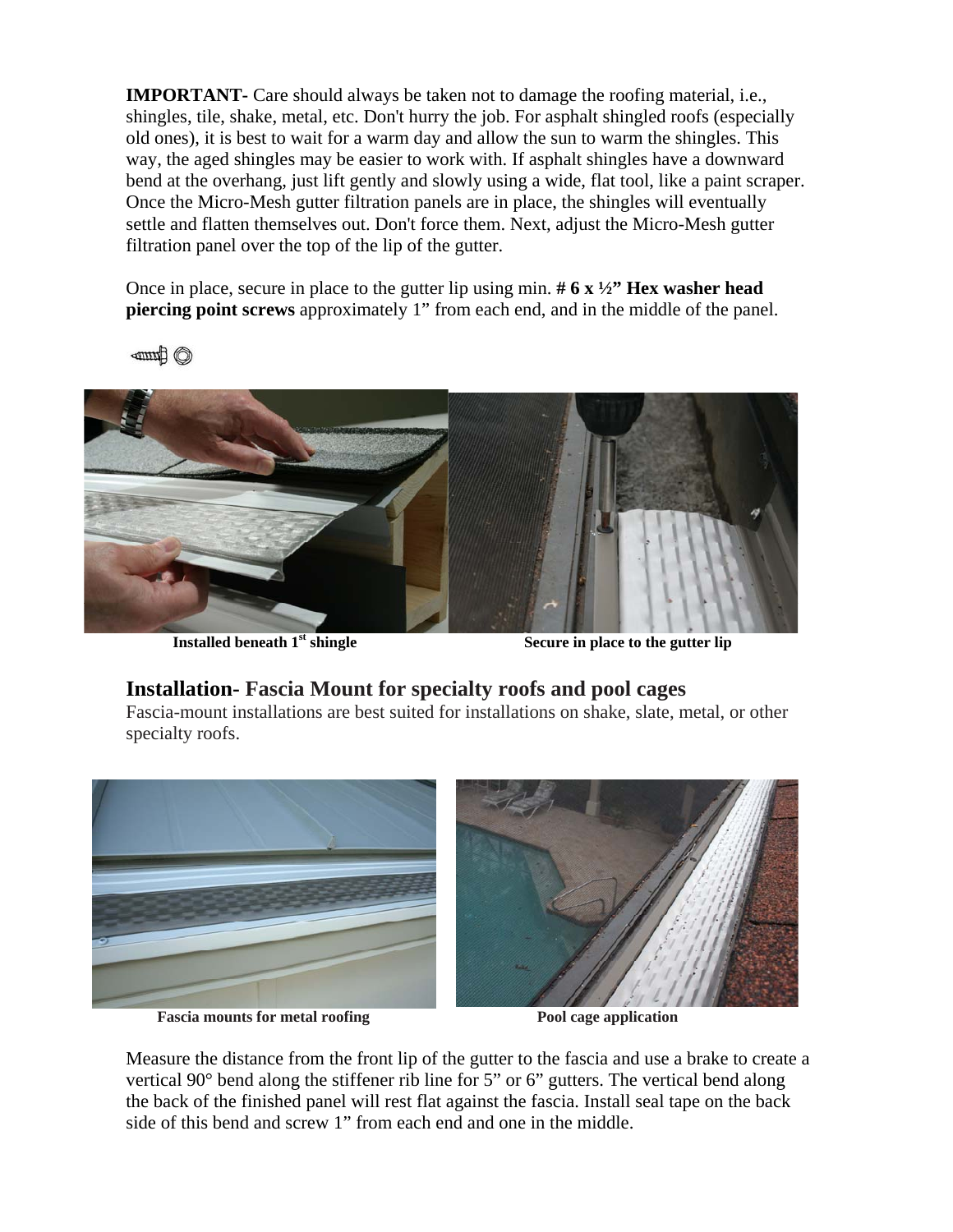**End caps-** Where end caps are needed, use gutter coil (or something similar) as needed to field manufacture. Keep in mind that there MUST be no openings larger that  $\frac{1}{4}$ ".



 **Field fabricate end cap cover**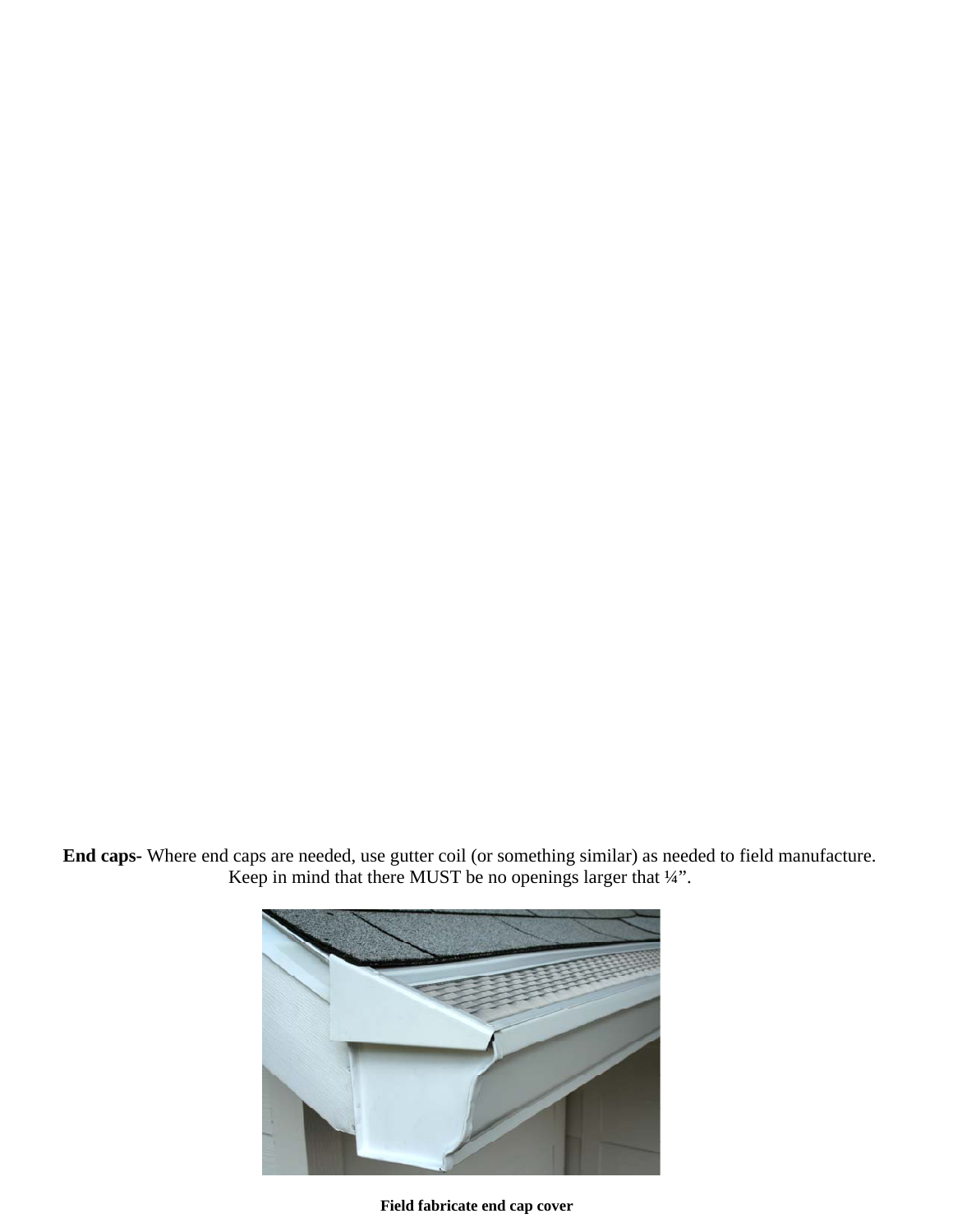## **Micro-Mesh proper panel attachment to K-Style Gutters**

Properly installing and tightening the panel fastener screws is intended to pull the lip of the gutter up to the panel, and not to bend the Micro-Mesh up or down to match the gutter lip. Bending the Micro-Mesh panel may obstruct the weep hole from draining or cause them to drain over the gutter lip beneath the panel.



## **Micro-Mesh Installation Smart Tips**

- Always be aware of power line wires!
- Move your ladder into position for each panel installation.
- Do not lean out to either side of the ladder when installing panels.
- Always use a dissimilar metal barrier when installing panels in contact with different metals.
- Always install screws at a 90 degree angle to the panels.
- Never install screws into the roof valley.
- Close all gutter /panel end caps off completely.
- Under-the-shingle installations only require screws in the gutter nose
- Over-the-shingle installations require butyl sealant in addition to 3 roof screws.
- Fascia mounts are ideal for metal and tile roofing, or screen room installations.
- Always maintain a level to positive panel pitch, with no reverse slope.
- Notching the panel vertical leg will allow tighter end butt connections.
- During manufacture and installation, natural oils may adhere to the product surface and cause minor runoff on newly installed systems. This is normal and will stop after 30 days of exposure.
- Care should be taken when installing panels beneath older shingles not to damage roofing material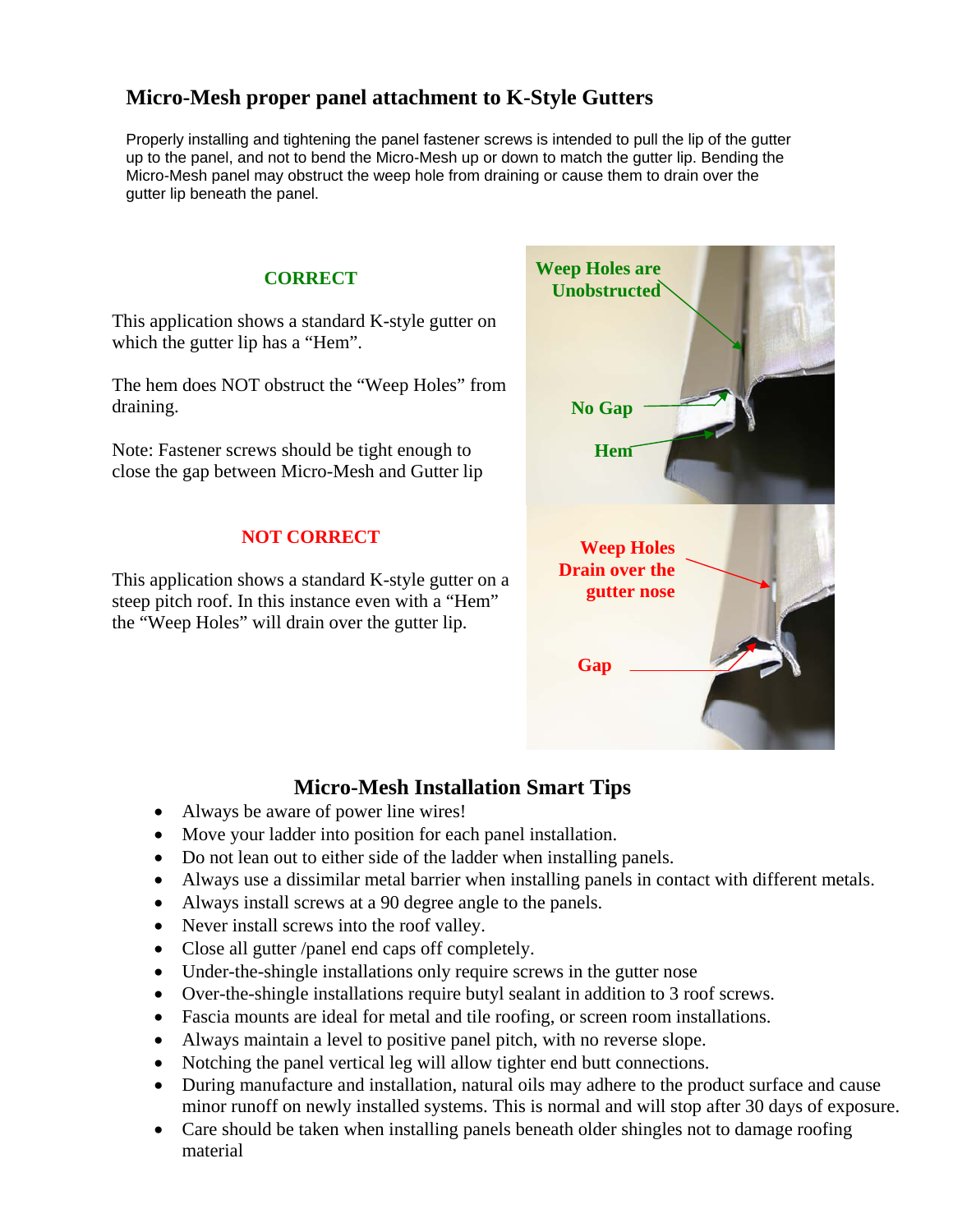### **Micro-Mesh Inside Corner rain volume Valley Controller**

Below are two alternate installation examples of ways to increase the rain flow volume control capacity at inside corner valley applications, splash guards may also be utilized.





 **Field forming for fascia mount applications using a small sheet metal hand brake**



 **Panels may be easily cut-to-fit using sheet metal snips**